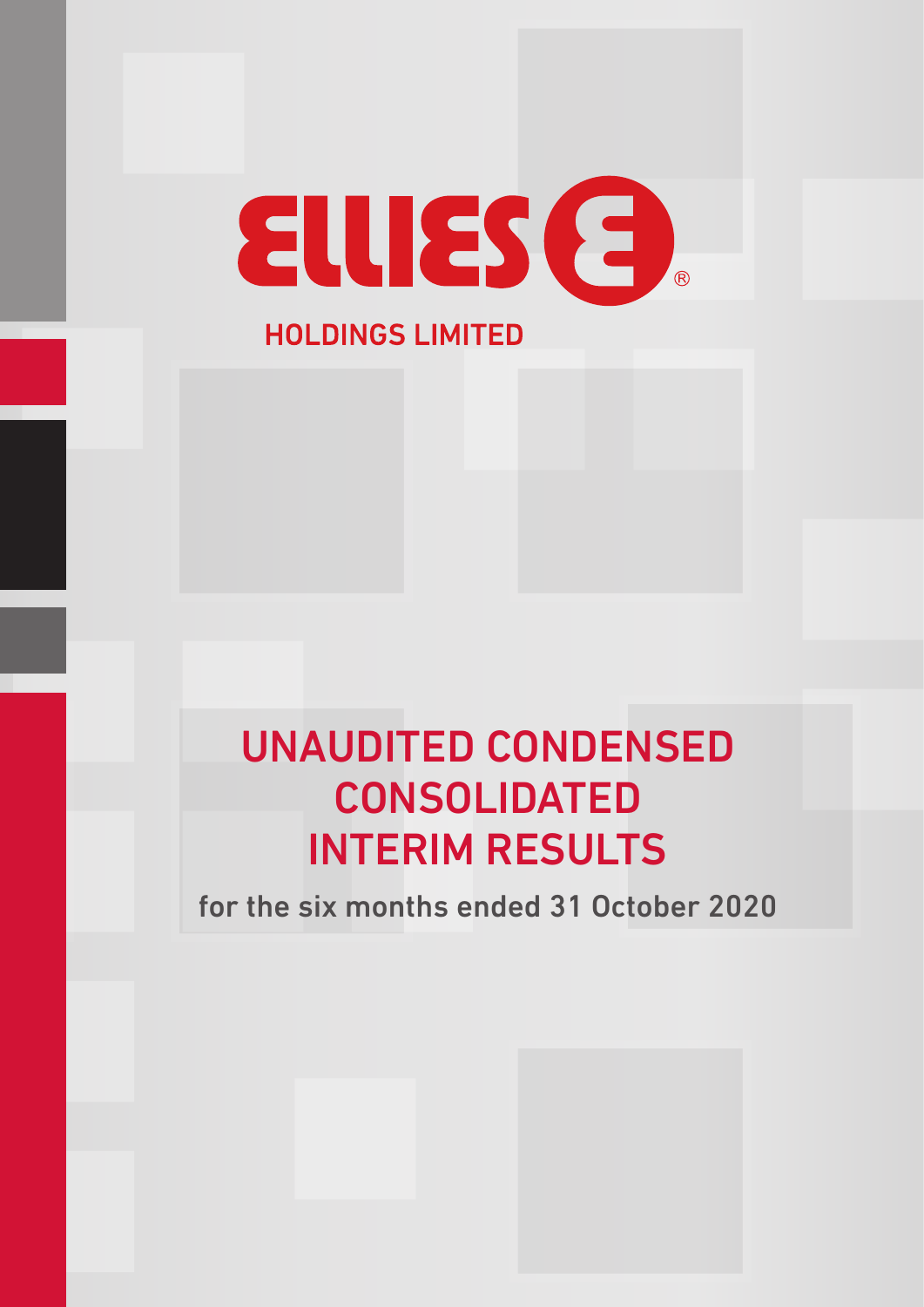# H1 F2021 at a glance

|    | REVENUE increased by 1,9% to $R656,7$ million (H1 F2020: R644,3 million)                                                                      |
|----|-----------------------------------------------------------------------------------------------------------------------------------------------|
| ш  | <b>EBITDA</b> increased by 1 261,3% to a profit of $R33,4$ million (H1 F2020: profit of R2,5 million)                                         |
|    | <b>EDEPROFIT AFTER TAX</b> increased by 143,0% to a profit of $R12,9$ million (H1 F2020: loss of R30,1 million)                               |
|    | <b>TOTAL COMPREHENSIVE INCOME</b> increased by 142,5% to an income of $R12,7$ million (H1 F2020: loss of R30,0 million)                       |
|    | <b>EARNINGS PER SHARE</b> increased by 161,2% to a profit of $2.56$ cents (H1 F2020: loss per share of 4,18 cents)                            |
|    | <b>EXECUTE:</b> HEADLINE EARNINGS PER SHARE increased by 181,6% to a profit of $2,37$ cents (H1 F2020: headline loss per share of 2,91 cents) |
| m, | NET ASSET VALUE PER SHARE decreased by 51,6% to $20.8$ cents (H1 F2020: 43,0 cents)                                                           |
|    | <b>NET TANGIBLE ASSET VALUE PER SHARE</b> decreased by 40,0% to $20.8$ cents (H1 F2020: 34,7 cents)                                           |
|    | NO DIVIDEND DECLARED                                                                                                                          |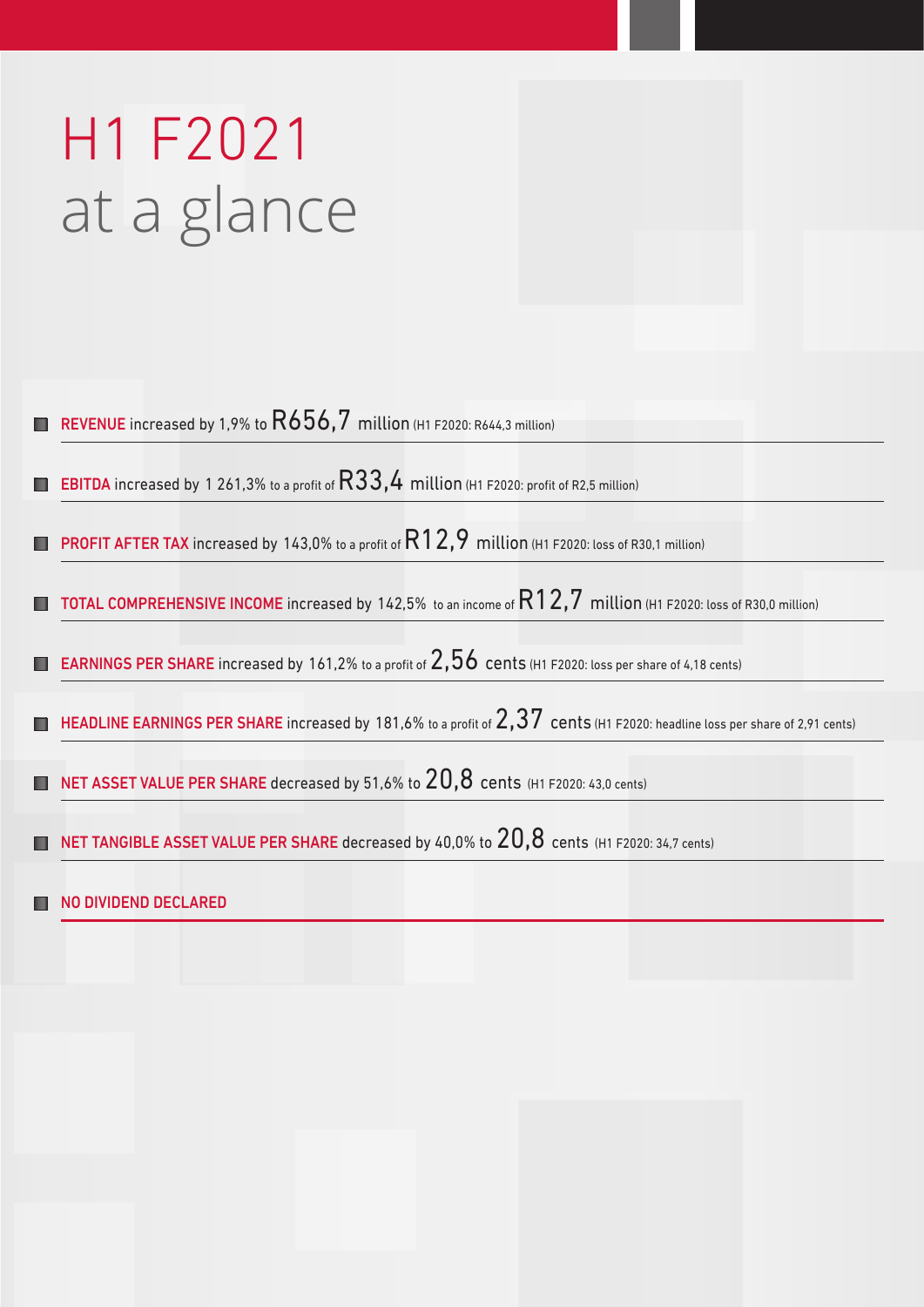# Results COMMENTARY

#### **INTRODUCTION**

Ellies Holdings Limited is an investment holding company for businesses involved in the manufacture, trading and distribution of a diverse range of products and services, inclusive of satellite television products and related accessories, electrical, signal distribution, residential and commercial LED lighting solutions, solar power, sound and audio-visual equipment distribution and installation.

Ellies Electronics, the Trading and Distribution segment, which is the heartbeat of the organisation, operates out of 19 branches and trade counters in South Africa, with a presence in all nine provinces and wholly-owned subsidiaries in Namibia, Botswana and Eswatini (formerly Swaziland).

Ellies Industries, the Manufacturing segment, manufactures, sells and distributes various products related to markets Ellies serves, including satellite dishes, terrestrial aerials, TV brackets, mounts and shelving solutions, whilst offering bespoke industry solutions and custom-made products, with its primary customer being Ellies Electronics.

The Group reports on two segments, namely Trading and Distribution, and Manufacturing. These segments leverage off common pools of expertise, allowing each segment to focus on its core competencies. The Trading and Distribution segment markets a comprehensive range of products, sourced from the Group's Manufacturing segment as well as other manufacturers, both locally and internationally. The Manufacturing segment manufactures primarily for the Trading and Distribution segment.

#### **OVERVIEW**

In the integrated annual report issued during October 2020, it was stated that the benefits of the various strategic projects are already visible and showing notable improvements. This included the restructuring and migration of the warehouse and distribution functions in Johannesburg. It is also pleasing to report that insurance-related property issues in Johannesburg were resolved and the properties have been vacated. The disposal of the investment properties was completed and what remains outstanding is the last three transfers through the Deeds office.

#### **Inventory**

During the preceding two years, the Group wrote off substantial amounts of inventory and it is pleasing to report that the inventory write-off for the first half of FY 2021 was negligible. This was attributable to the ongoing clean-up as well as the migration to a third-party logistics and warehousing provider.

#### **Technology**

Last year it was reported that the lack of investment in technology and infrastructure has regrettably continued to adversely affect operations. An information technology remediation plan is currently underway with a remediation of the ERP system, including an update to the latest release. Achievements to date include the migration to the cloud, the integration of the Ellies systems with that of Value Logistics, the third-party logistics and warehousing supplier, as well as the commissioning of the business intelligence system, allowing the business to better analyse its information and data relating to the revenue cycle.

The Board has appointed a Non-Executive Director to oversee IT Governance. This is to ensure the IT strategic vision is aligned to the business requirements.

#### **Trading environment**

The trading environment remains constrained in the wake of the post COVID economy. The Group's principal revenue generator, installations of satellite dishes, has shown a declining trend over the past reporting periods. During the lockdown restrictions, Multichoice was an essential services provider and partnered with Ellies, which resulted in a surge in new subscriptions as people were home bound. New subscriptions have tapered off since restrictions were eased.

#### **Legal legacy matters**

The Board is pleased to report that a number of legacy legal issues, which remained outstanding for some time, has been resolved: –

- The R42 million claim from Supergroup was settled after the reporting date for a cash consideration of R3 million. In exchange, Ellies received R2 million in inventory retained as a lien by Supergroup. This settles all Supergroup claims.
- Beyond Platinum has appealed the judgment in Ellies' favour relating to the search and seizure. The appeal was heard on 13 November 2020 and was dismissed with costs.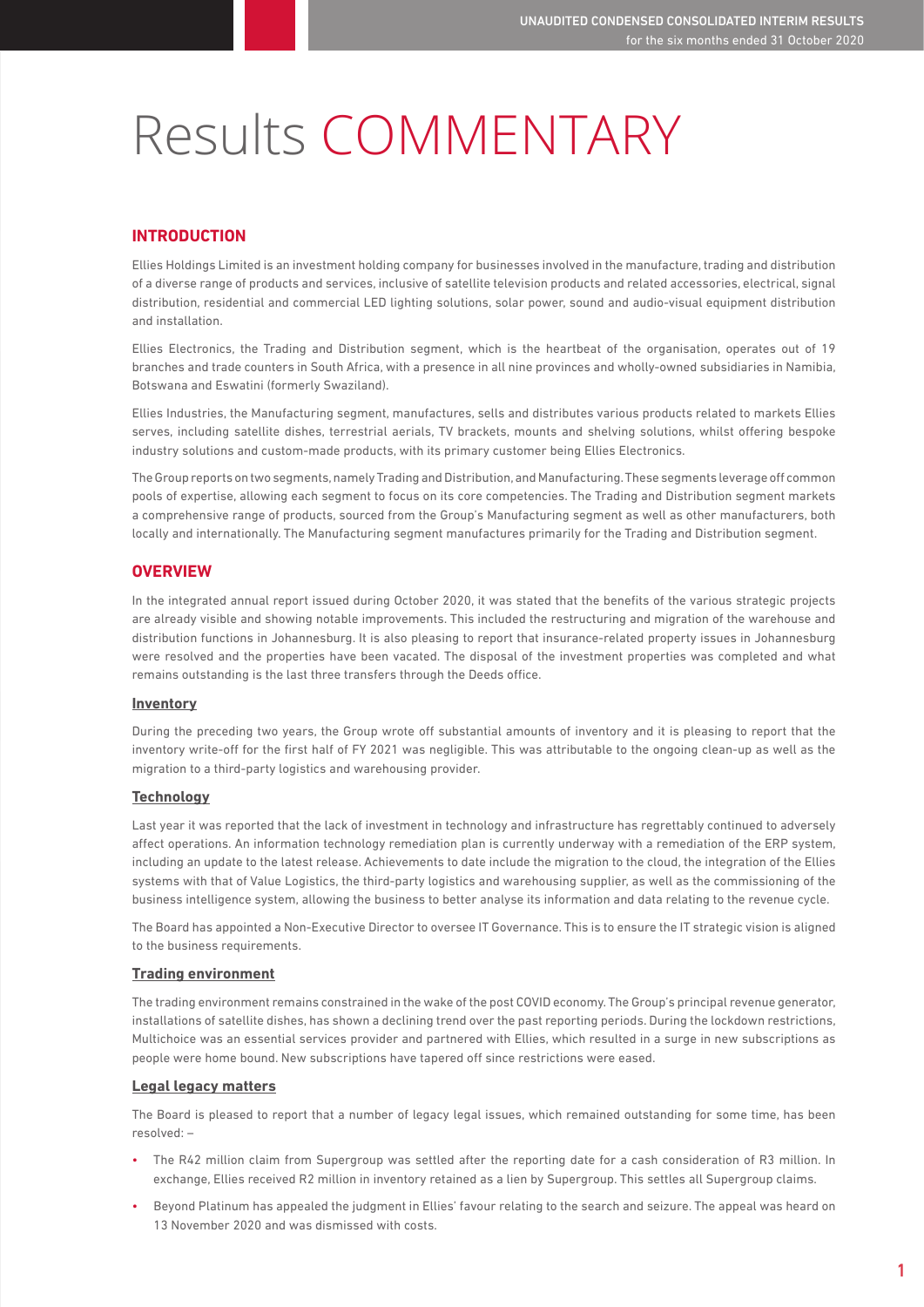## Results commentary continued

#### **REVIEW OF OPERATIONS**

#### **Trading and Distribution segment**

The Trading and Distribution segment experienced a pleasing six months despite the disruption attributable to the migration of the logistics and warehousing functions during this period. Stock hygiene and order fill rates have shown marked improvements, attributable to the migration to Value Logistics.

Approximately half of the revenue of the Trading and Distribution segment is concentrated in a few key customers and their performance within their own industries has had a direct impact on Ellies' performance. Increased competition from imports and the ongoing poor economic conditions in the country have put pressure on margins.

Despite the challenges facing the segment, good overall demand is still experienced from customers as the Ellies brand is recognised and respected across industries and sectors. Management is pursuing opportunities to ensure that the brand remains relevant in the sector.

#### **Manufacturing segment**

The manufacturing segment continues to underperform and posted a significantly reduced loss for the first half of FY 2021. This is attributable to the lack of traction on the DTT project and continued under-recovery of fixed costs.

Management is focusing on and evaluating alternatives.

Details of the financial results per segment are disclosed in the Segment Analysis.

#### **FINANCIAL REVIEW**

The Group experienced a pleasing performance in the first six months of FY 2021 and reported an earnings per share of 2,56 cents for the period under review (H1 FY2020: loss of 4,18 cents per share) and a headline earnings per share of 2,37 cents (H1 FY2020: headline loss per share of 2,91 cents).

While the growth in the South African economy remained subdued and was influenced by the economic effects of the COVID-19 pandemic, the difficulties experienced at Eskom contributed positively to the Group's results through the sale of alternative energy solutions.

#### **Statement of comprehensive income**

EBITDA of R33,4 million was the result of a 1,9% revenue increase, which contributed to a 6,4% increase in gross profit when compared to the corresponding period in the previous financial year. Gross margin increased by 1 percentage point and is attributable to the inventory losses normally associated with the Johannesburg facility not recurring following the closure of that facility. Operating expenses decreased by 13,2%, reflecting the expected effect of the efficiency gains associated with the migration to the third-party logistic supplier.

The main drivers of operating expenses remain employment costs and logistics expenses.

Total comprehensive profit of R12,7 million represents a considerable improvement over the loss of R30,0 million in the corresponding period in the previous financial year.

#### **Statement of financial position**

Capital and reserves decreased compared to a year ago attributable to the impairment of goodwill and deferred tax assets as well as provisioning for inventory write-offs and accounts receivable. The statement of financial position remains strong, ending the half-year with capital and reserves of R89,0 million. Net asset value per share was 20,8 cents (H1 FY2020: 43,0 cents before the impairments referred to above).

IFRS 16 resulted in a right-of-use asset of R32,5 million compared to R17,0 million in the previous year, the increase is related to new property leases entered into.

Inventory decreased considerably compared to 31 October 2019, mainly as a result of the identification of slow-moving and obsolete inventory written off and provisioned against.

The Group commenced the repayment of the amortising profile loan instalments of the Standard Bank facility at the end of January 2020 and quarterly thereafter.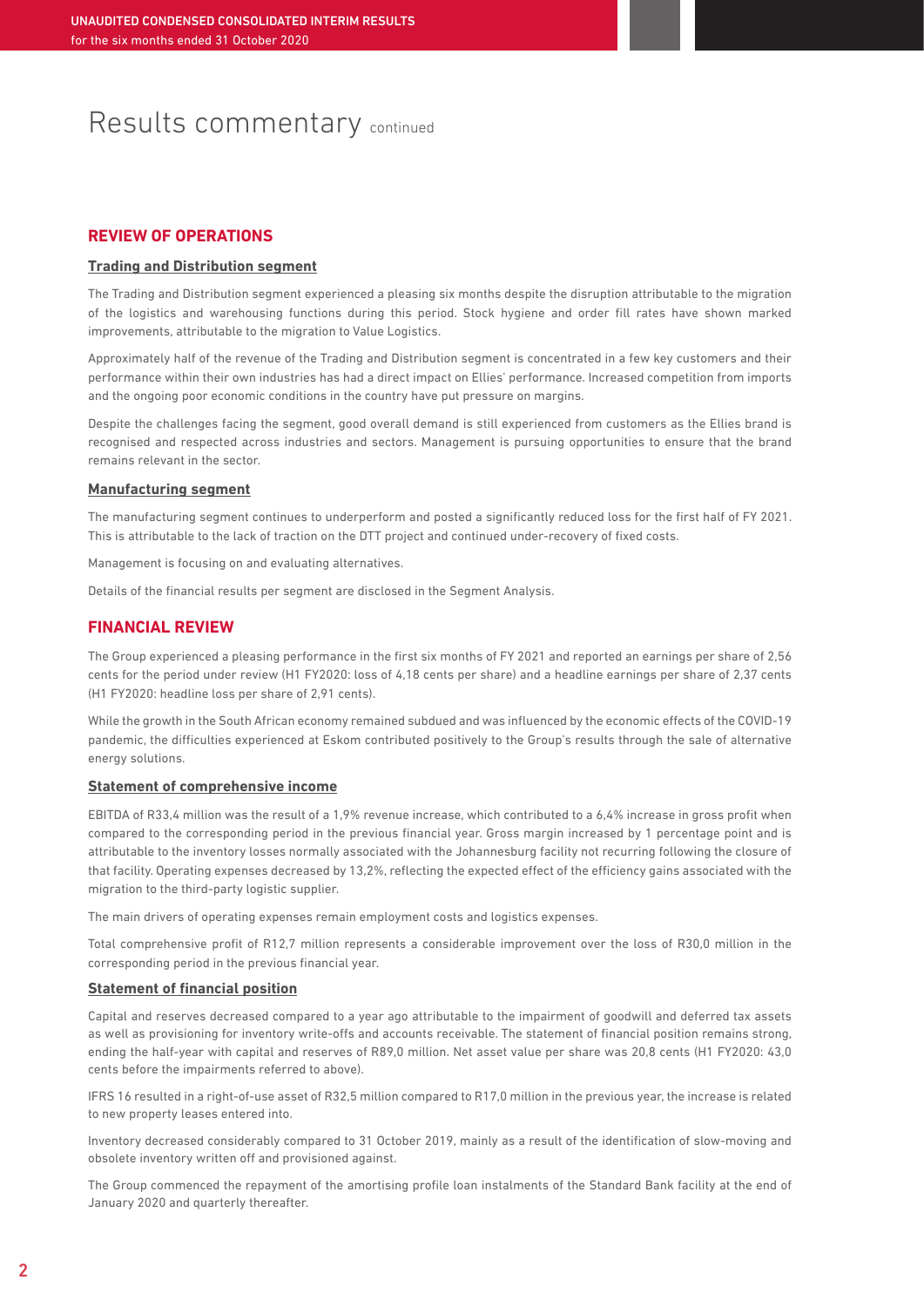## Results commentary continued

The unsatisfactory operating performance reported for FY 2020, together with the effect which COVID-19 had on the credit guarantee industry, resulted in the import finance provider withdrawing funding facilities. Standard Bank, as the Group's primary bank, granted an additional facility. The Board and management are in regular contact with bankers and every effort is being made to maintain adequate facilities going forward. It is pleasing to note that Ellies met its covenants for both quarters in the interim results period as opposed to the previous year when the business was operationally and financially challenged.

#### **Statement of cash flows**

Cash outflow from operating activities since 1 May 2020 amounted to R32,1 million, including an outflow on working capital attributable to the settlement of trade and other payables after the year-end at 30 April 2020. Cash inflow from divesting investment properties amounted to R15,4 million. The repayment of the amortising term loan contributed R9,6 million to the repayment of interest-bearing liabilities.

#### **GOING FORWARD**

Ellies is in the process of adjusting to difficult trading conditions in a very competitive and challenging economic environment. The Board and management believe that the key areas of focus have been identified, action plans developed, and implementation steps taken.

#### **GOING CONCERN**

The effects of the COVID-19 pandemic continue to create a material uncertainty across the globe and impact on the South African economy. The directors have considered this uncertainty as well as the trading and resultant profits in the period to 31 October 2020, the profitability and cash flow forecasts for the year ahead, the continued support of our bankers and as a result of all of the above believe that Ellies is a going concern.

#### **DIVIDEND**

No dividend has been declared for the period under review.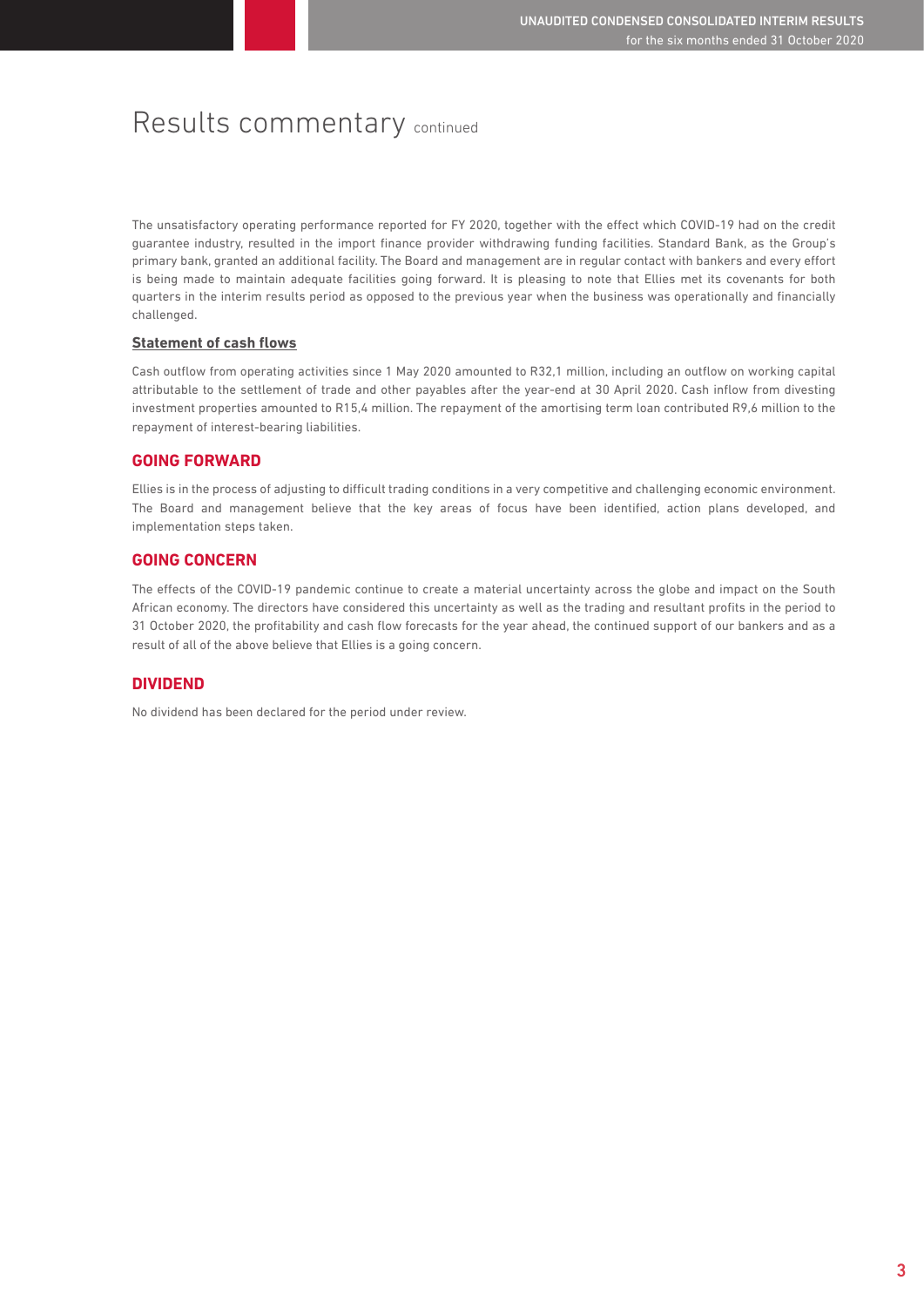# Consolidated statement of PROFIT OR LOSS AND OTHER COMPREHENSIVE INCOME

|                                                                 |                |                                                                         | <b>GROUP</b>                                                            |                                                                        |
|-----------------------------------------------------------------|----------------|-------------------------------------------------------------------------|-------------------------------------------------------------------------|------------------------------------------------------------------------|
|                                                                 | <b>Notes</b>   | <b>Unaudited</b><br>6 months<br>ended<br>31 Oct<br>2020<br><b>R'000</b> | <b>Unaudited</b><br>6 months<br>ended<br>31 Oct<br>2019<br><b>R'000</b> | <b>Audited</b><br>12 months<br>ended<br>30 Apr<br>2020<br><b>R'000</b> |
| <b>Revenue</b>                                                  | $\overline{2}$ | 656 651                                                                 | 644 293                                                                 | 1169867                                                                |
| Cost of sales                                                   |                | (454557)                                                                | (454338)                                                                | (861361)                                                               |
| <b>Gross profit</b>                                             |                | 202094                                                                  | 189 955                                                                 | 308 506                                                                |
| Other income                                                    |                | 781                                                                     | 917                                                                     | 4856                                                                   |
| Operating expenses                                              |                | (163590)                                                                | (188421)                                                                | (377656)                                                               |
| Impairment loss on trade receivables                            |                | (5920)                                                                  |                                                                         | (2827)                                                                 |
| Depreciation                                                    |                | (11 081)                                                                | (12 232)                                                                | (21 223)                                                               |
| Operating profit/(loss) before impairment of non-current assets |                | 22 284                                                                  | (9781)                                                                  | (88344)                                                                |
| Impairment of non-current assets held for sale                  |                |                                                                         | (8006)                                                                  | (12330)                                                                |
| Impairment of goodwill                                          |                |                                                                         |                                                                         | (51438)                                                                |
| Impairment of loans                                             |                | (258)                                                                   | 91                                                                      | (224)                                                                  |
| Profit/(loss) from operations                                   |                | 22026                                                                   | (17696)                                                                 | (152336)                                                               |
| Interest received                                               |                | 1543                                                                    | 548                                                                     | 797                                                                    |
| Interest paid                                                   |                | (10 224)                                                                | (10690)                                                                 | (26985)                                                                |
| Share of losses from associates                                 |                |                                                                         | (91)                                                                    |                                                                        |
| <b>Profit/(loss) before taxation</b>                            |                | 13 345                                                                  | (27929)                                                                 | (178524)                                                               |
| Taxation                                                        |                | (415)                                                                   | (2060)                                                                  | (18052)                                                                |
| Profit/(loss) for the period: continuing operations             |                | 12930                                                                   | (29989)                                                                 | (196576)                                                               |
| Loss from discontinued operations                               |                | (7)                                                                     | (95)                                                                    | (115)                                                                  |
| Profit/(loss) for the period                                    |                | 12 923                                                                  | (30084)                                                                 | (196691)                                                               |
| Other comprehensive income:                                     |                |                                                                         |                                                                         |                                                                        |
| Items that will be reclassified subsequently to profit or loss  |                |                                                                         |                                                                         |                                                                        |
| - Foreign currency translation reserve                          |                | (181)                                                                   | 115                                                                     | 552                                                                    |
| Total comprehensive income/(loss) for the period                |                | 12742                                                                   | (29969)                                                                 | (196139)                                                               |
| Attributable to:                                                |                |                                                                         |                                                                         |                                                                        |
| Equity holders of the parent                                    |                | 15858                                                                   | (25896)                                                                 | (179652)                                                               |
| Non-controlling interests                                       |                | (2935)                                                                  | (4188)                                                                  | (17039)                                                                |
| Net profit/(loss) after taxation                                |                | 12923                                                                   | (30084)                                                                 | (196691)                                                               |
| Total comprehensive income/(loss) attributable to:              |                |                                                                         |                                                                         |                                                                        |
| Equity holders of the parent                                    |                | 15 677                                                                  | (25781)                                                                 | (179100)                                                               |
| Non-controlling interests                                       |                | (2935)                                                                  | (4188)                                                                  | (17039)                                                                |
| Total comprehensive (loss)/income for the period                |                | 12742                                                                   | (29969)                                                                 | (196139)                                                               |
| - Basic earnings/(loss) per share (cents)                       | 3              | 2,56                                                                    | (4, 18)                                                                 | (28, 97)                                                               |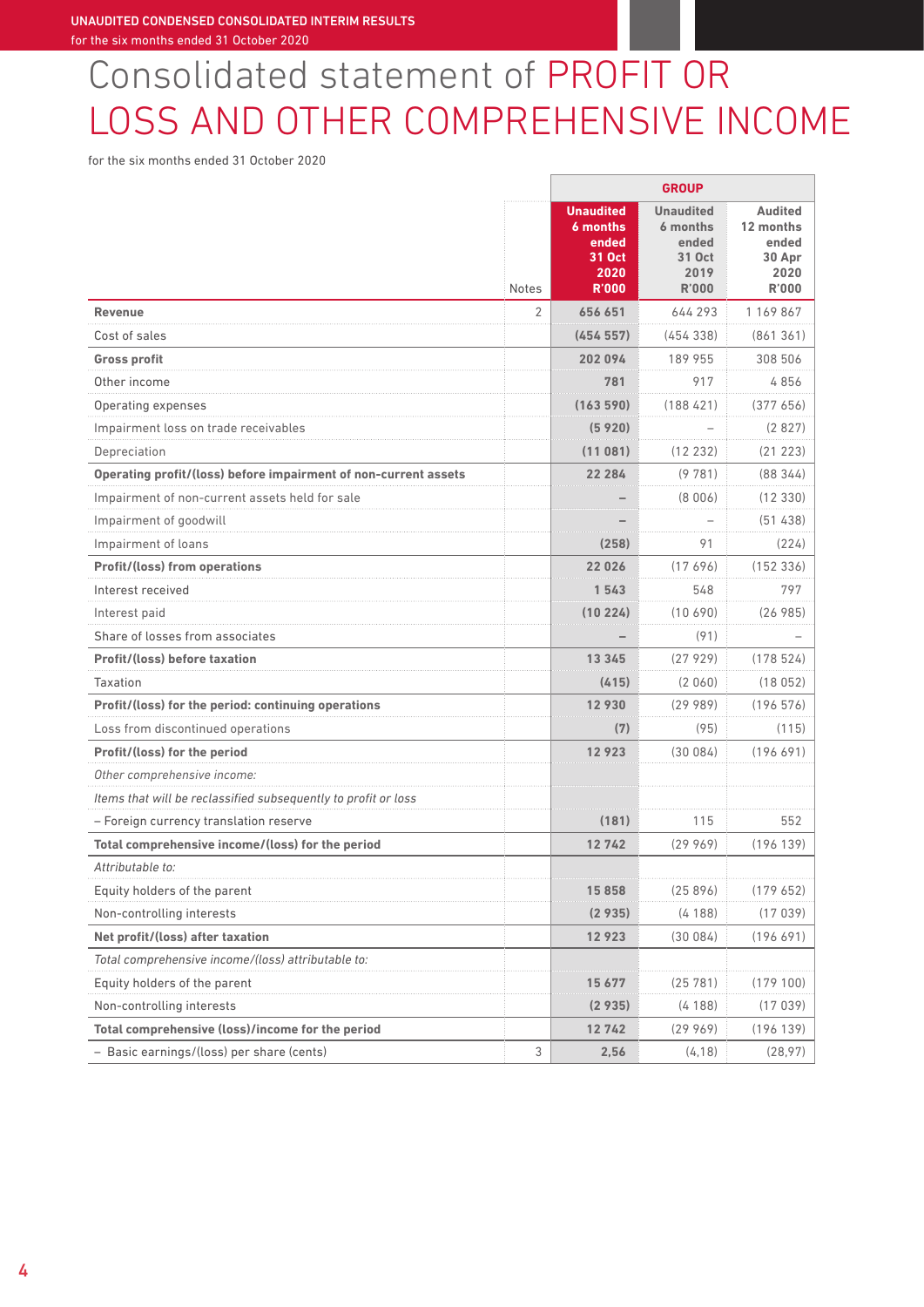# Consolidated statement of FINANCIAL POSITION

as at 31 October 2020

|                                                     |       |                                                    | <b>GROUP</b>                                       |                                                  |
|-----------------------------------------------------|-------|----------------------------------------------------|----------------------------------------------------|--------------------------------------------------|
|                                                     | Notes | <b>Unaudited</b><br>31 Oct<br>2020<br><b>R'000</b> | <b>Unaudited</b><br>31 Oct<br>2019<br><b>R'000</b> | <b>Audited</b><br>30 Apr<br>2020<br><b>R'000</b> |
| <b>ASSETS</b>                                       |       |                                                    |                                                    |                                                  |
| <b>Non-current assets</b>                           |       | 59 123                                             | 111815                                             | 46 055                                           |
| Property, plant and equipment                       |       | 25947                                              | 27776                                              | 26 638                                           |
| Right-of-use assets                                 |       | 32476                                              | 16956                                              | 18 641                                           |
| Goodwill                                            |       |                                                    | 51 438                                             |                                                  |
| Deferred taxation                                   |       | 700                                                | 15 645                                             | 776                                              |
| <b>Current assets</b>                               |       | 460742                                             | 534 299                                            | 435 390                                          |
| Inventory                                           |       | 226836                                             | 331 293                                            | 243 129                                          |
| Trade and other receivables                         |       | 217356                                             | 181 158                                            | 150 221                                          |
| <b>Taxation receivable</b>                          |       | 8 1 1 8                                            | 7 3 3 5                                            | 8 1 1 8                                          |
| Bank and cash balances                              |       | 8432                                               | 14513                                              | 33 922                                           |
| Non-current assets held for sale                    |       | 6839                                               | 23832                                              | 19511                                            |
| Non-current assets held for sale                    | 4     | 6839                                               | 23832                                              | 19511                                            |
| <b>Total assets</b>                                 |       | 526 704                                            | 669946                                             | 500 956                                          |
| <b>EQUITY AND LIABILITIES</b>                       |       |                                                    |                                                    |                                                  |
| <b>Total shareholders' interests</b>                |       | 89023                                              | 242 336                                            | 76 281                                           |
| Stated capital                                      |       | 837 212                                            | 837 212                                            | 837 212                                          |
| Non-distributable reserves                          |       | (175865)                                           | (176121)                                           | (175684)                                         |
| <b>Accumulated loss</b>                             |       | (532432)                                           | (394645)                                           | (548290)                                         |
| Equity attributable to equity holders of the parent |       | 128 915                                            | 266 446                                            | 113 238                                          |
| Non-controlling interests                           |       | (39892)                                            | (24110)                                            | (36957)                                          |
| <b>Non-current liabilities</b>                      |       | 146 224                                            | 153 175                                            | 148 300                                          |
| Interest-bearing liabilities                        |       | 119860                                             | 148 300                                            | 129 401                                          |
| Lease liabilities                                   |       | 26 364                                             | 4875                                               | 12 297                                           |
| <b>Current liabilities</b>                          |       | 291457                                             | 274 435                                            | 282 977                                          |
| Interest-bearing liabilities                        |       | 18 889                                             | 9528                                               | 18 972                                           |
| Lease liabilities                                   |       | 000                                                | 14855                                              | 9066                                             |
| Trade and other payables                            |       | 195 346                                            | 206 904                                            | 207 399                                          |
| Provisions                                          |       | 13 121                                             | 1541                                               | 5 2 7 7                                          |
| Taxation payable                                    |       | 474                                                |                                                    | 470                                              |
| Third-party loans                                   |       | 41 607                                             | 41 607                                             | 41 607                                           |
| <b>Bank overdrafts</b>                              |       | 11020                                              |                                                    | 186                                              |
| <b>Total equity and liabilities</b>                 |       | 526704                                             | 669946                                             | 500 956                                          |
| Supplementary information:                          |       |                                                    |                                                    |                                                  |
| Net asset value per share (cents)                   |       | 20.80                                              | 42,96                                              | 18,26                                            |
| Net tangible asset value per share (cents)          |       | 20,80                                              | 34,67                                              | 18,26                                            |
| Number of shares in issue at the end of period      |       | 620 158 235                                        | 620 158 235                                        | 620 158 235                                      |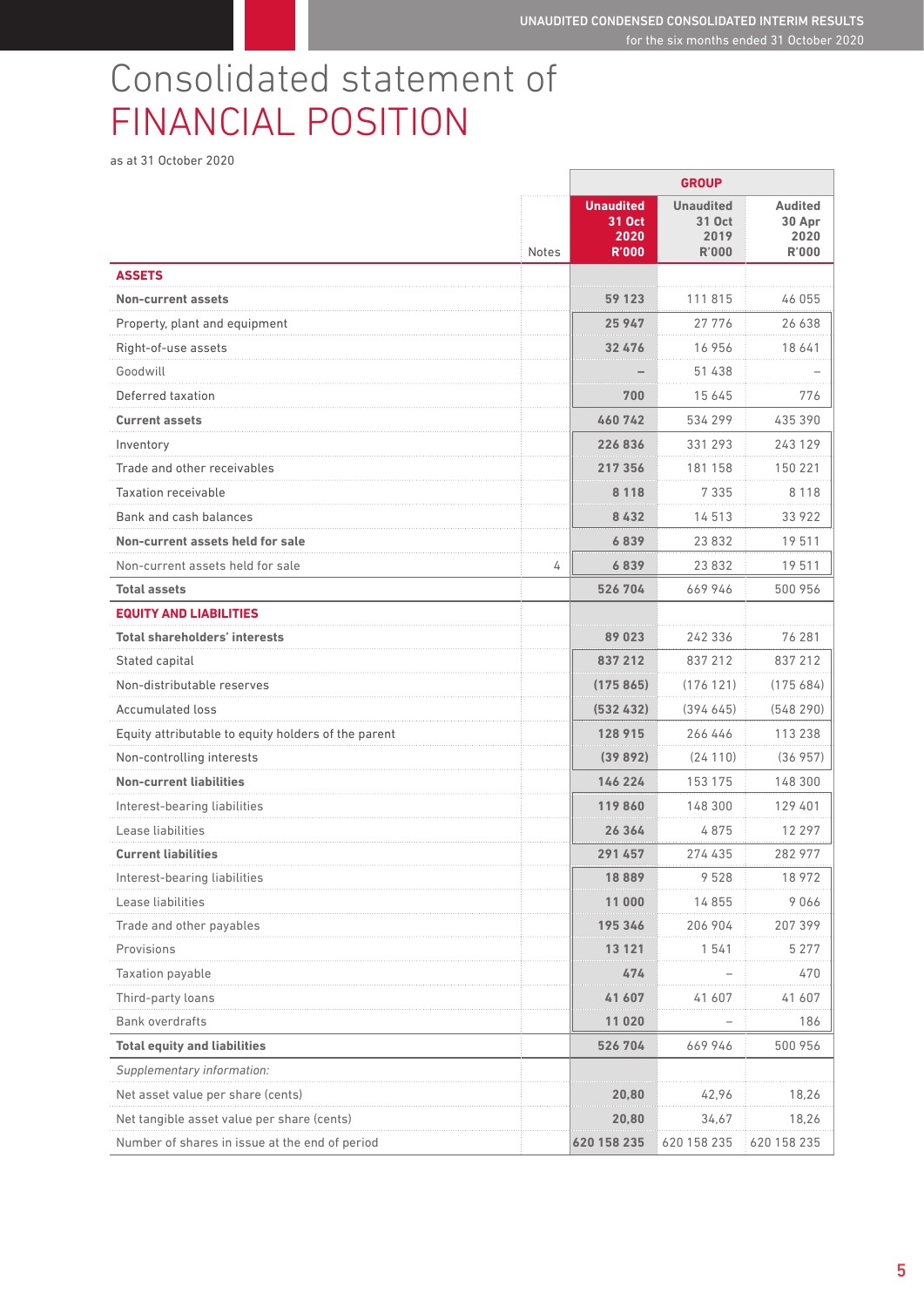UNAUDITED CONDENSED CONSOLIDATED INTERIM RESULTS for the six months ended 31 October 2020

# Consolidated statement of CHANGES IN EQUITY

|                                                         |                          |          |          |            | Equity     |             |          |
|---------------------------------------------------------|--------------------------|----------|----------|------------|------------|-------------|----------|
|                                                         |                          | Foreign  |          |            | attri-     |             |          |
|                                                         |                          | currency | Non-     |            | butable    |             |          |
|                                                         |                          | trans-   | distri-  | Accum-     | to equity  | Non-        |          |
|                                                         | Stated                   | lation   | butable  | lated      | holders of | controlling | Total    |
|                                                         | capital                  | reserve  | reserves | loss       | the parent | interests   | equity   |
|                                                         | R'000                    | R'000    | R'000    | R'000      | R'000      | R'000       | R'000    |
| <b>GROUP</b>                                            |                          |          |          |            |            |             |          |
| Balances as at 1 May 2019                               | 837 212                  | 1958     | (178194) | (366554)   | 294 422    | (19788)     | 274 634  |
| First-time adoption of IFRS 16                          |                          |          |          | (2195)     | (2195)     | (134)       | (2329)   |
| Total comprehensive (loss)/<br>income for the period    | $\overline{\phantom{0}}$ | 115      | -        | (25896)    | (25781)    | (4188)      | (29969)  |
| <b>Adjusted balances as at</b><br>31 October 2019       | 837 212                  | 2073     | (178194) | (394645)   | 266 446    | (24110)     | 242 336  |
| <b>Adjustments on first-time</b><br>adoption of IFRS 16 |                          |          |          | 110        | 110        | 4           | 114      |
| Total comprehensive income/<br>(loss) for the period    | $\overline{\phantom{0}}$ | 437      | -        | (15375)    | (153318)   | (12851)     | (166169) |
| <b>Balances as at 30 April 2020</b>                     | 837 212                  | 2510     | (178194) | (548290)   | 113 238    | (36957)     | 76 281   |
| Total comprehensive income/<br>(loss) for the period    |                          | (181)    |          | 15858      | 15 677     | (2935)      | 12742    |
| Balances as at 31 October 2020                          | 837 212                  | 2 3 2 9  | (178194) | (532, 432) | 128 915    | (39892)     | 89023    |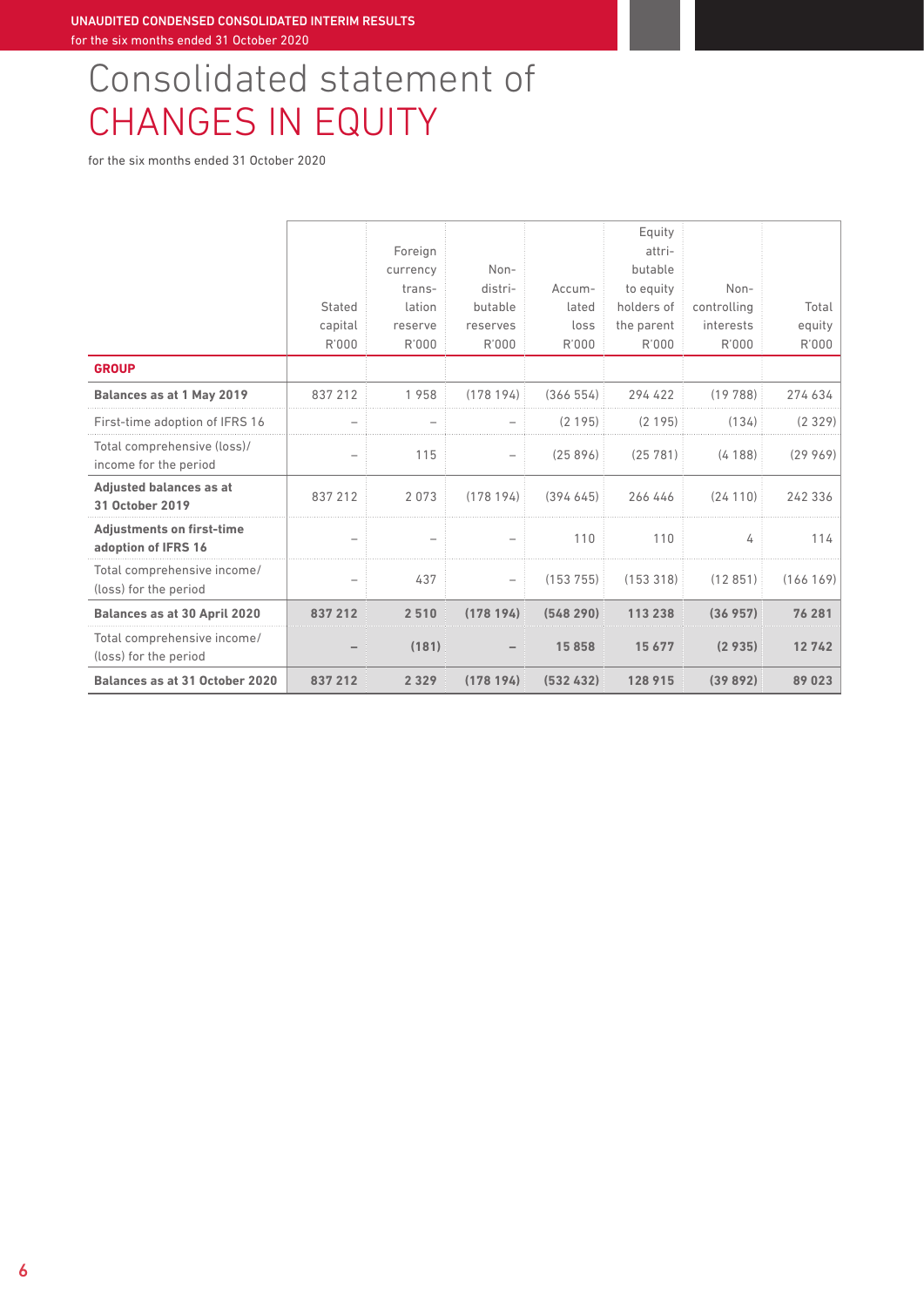# Consolidated statement of CASH FLOWS

|                                                                                     |              |                                                                         | <b>GROUP</b>                                                            |                                                                 |
|-------------------------------------------------------------------------------------|--------------|-------------------------------------------------------------------------|-------------------------------------------------------------------------|-----------------------------------------------------------------|
|                                                                                     | <b>Notes</b> | <b>Unaudited</b><br>6 months<br>ended<br>31 Oct<br>2020<br><b>R'000</b> | <b>Unaudited</b><br>6 months<br>ended<br>31 Oct<br>2019<br><b>R'000</b> | <b>Audited</b><br>12 months<br>ended<br>30 Apr<br>2020<br>R'000 |
| <b>Cash flows from operating activities</b>                                         |              | (32149)                                                                 | (19802)                                                                 | 19748                                                           |
| Cash generated from operations                                                      | 5            | (23050)                                                                 | (9227)                                                                  | 47346                                                           |
| Interest received                                                                   |              | 1543                                                                    | 548                                                                     | 797                                                             |
| Interest paid                                                                       |              | (10224)                                                                 | (10690)                                                                 | (26985)                                                         |
| <b>Taxation paid</b>                                                                |              | (411)                                                                   | (338)                                                                   | (1410)                                                          |
| Cash flows - continuing operations                                                  |              | (32142)                                                                 | (19707)                                                                 | 19748                                                           |
| Cash flows - discontinued operations                                                |              | (7)                                                                     | (95)                                                                    |                                                                 |
| Cash flows from/(utilised in) investing activities                                  |              | 10 689                                                                  | (973)                                                                   | (2007)                                                          |
| Acquisitions of property, plant and equipment                                       |              | (4824)                                                                  | (1032)                                                                  | (2119)                                                          |
| Proceeds on disposal of property, plant and equipment                               |              | 113                                                                     | 59                                                                      | 112                                                             |
| Proceeds on disposal of non-current assets held for sale                            |              | 15 400                                                                  |                                                                         |                                                                 |
| Cash flows utilised by financing activities                                         |              | (1474)                                                                  | (7155)                                                                  | (26135)                                                         |
| Receipt of interest-bearing liabilities                                             |              |                                                                         | (128)                                                                   |                                                                 |
| Repayment of interest-bearing liabilities                                           |              | (9624)                                                                  |                                                                         | (9583)                                                          |
| Repayment of lease liabilities                                                      |              | (5120)                                                                  | (7027)                                                                  | (16552)                                                         |
| Net decrease in cash and cash equivalents                                           |              | (36204)                                                                 | (27930)                                                                 | (8394)                                                          |
| Foreign currency translation reserve - net movement on cash and<br>cash equivalents |              | (120)                                                                   |                                                                         | (313)                                                           |
| Cash and cash equivalents at the beginning of the period                            |              | 33736                                                                   | 42 443                                                                  | 42 443                                                          |
| Cash and cash equivalents at the end of the period                                  |              | (2588)                                                                  | 14513                                                                   | 33736                                                           |
| Cash and cash equivalents consist of:                                               |              |                                                                         |                                                                         |                                                                 |
| Bank and cash balances                                                              |              | 8 4 3 2                                                                 | 14513                                                                   | 33 922                                                          |
| <b>Bank overdrafts</b>                                                              |              | (11020)                                                                 |                                                                         | (186)                                                           |
|                                                                                     |              | (2588)                                                                  | 14513                                                                   | 33736                                                           |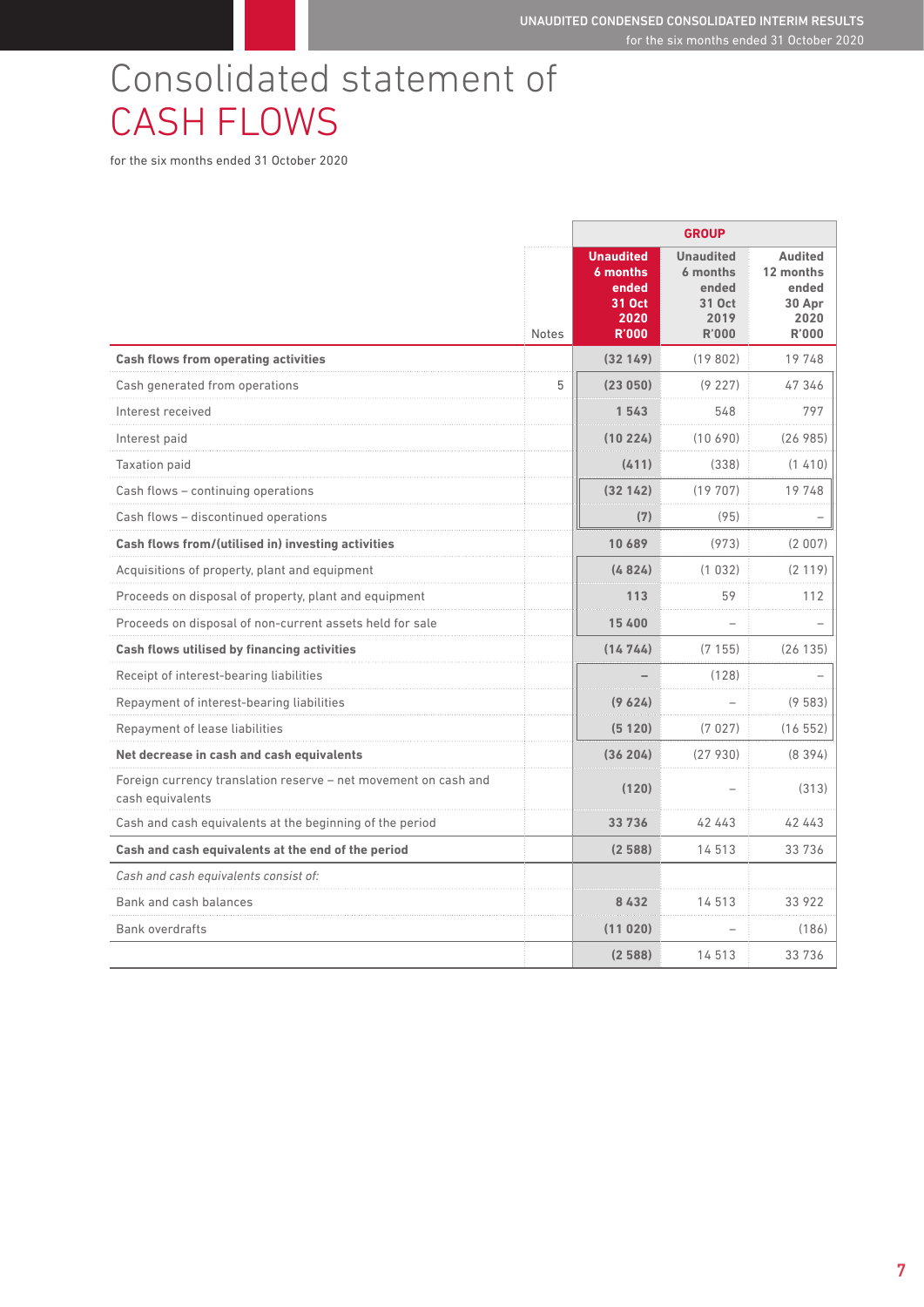# SEGMENT analysis

for the six months ended 31 October 2020

The Group reports on two segments, namely Trading and Distribution, and Manufacturing. These segments leverage off common pools of expertise, allowing each segment to focus on its core competencies. The Trading and Distribution segment sources and markets, both locally and internationally. The Manufacturing segment manufactures primarily for the Trading and Distribution segment.

|                                        | <b>Trading</b><br>and<br><b>Distribution</b> | Manufac-<br>turing | Total        |
|----------------------------------------|----------------------------------------------|--------------------|--------------|
| <b>STATEMENT OF FINANCIAL POSITION</b> | <b>R'000</b>                                 | <b>R'000</b>       | <b>R'000</b> |
| Unaudited as at 31 October 2020        |                                              |                    |              |
| Total assets                           | 462 393                                      | 64 311             | 526 704      |
| <b>Total liabilities</b>               | 221405                                       | 216 276            | 437 681      |
| Net assets                             | 240 988                                      | (151965)           | 89023        |
| Unaudited as at 31 October 2019        |                                              |                    |              |
| Total assets                           | 592 641                                      | 77 305             | 669946       |
| <b>Total liabilities</b>               | 380 134                                      | 47476              | 427 610      |
| Net assets                             | 212 507                                      | 29829              | 242 336      |
| Audited as at 30 April 2020            |                                              |                    |              |
| Total assets                           | 430 232                                      | 70 724             | 500 956      |
| <b>Total liabilities</b>               | 213 119                                      | 211 556            | 500 956      |
| Net assets                             | 217 113                                      | (140832)           | 76 281       |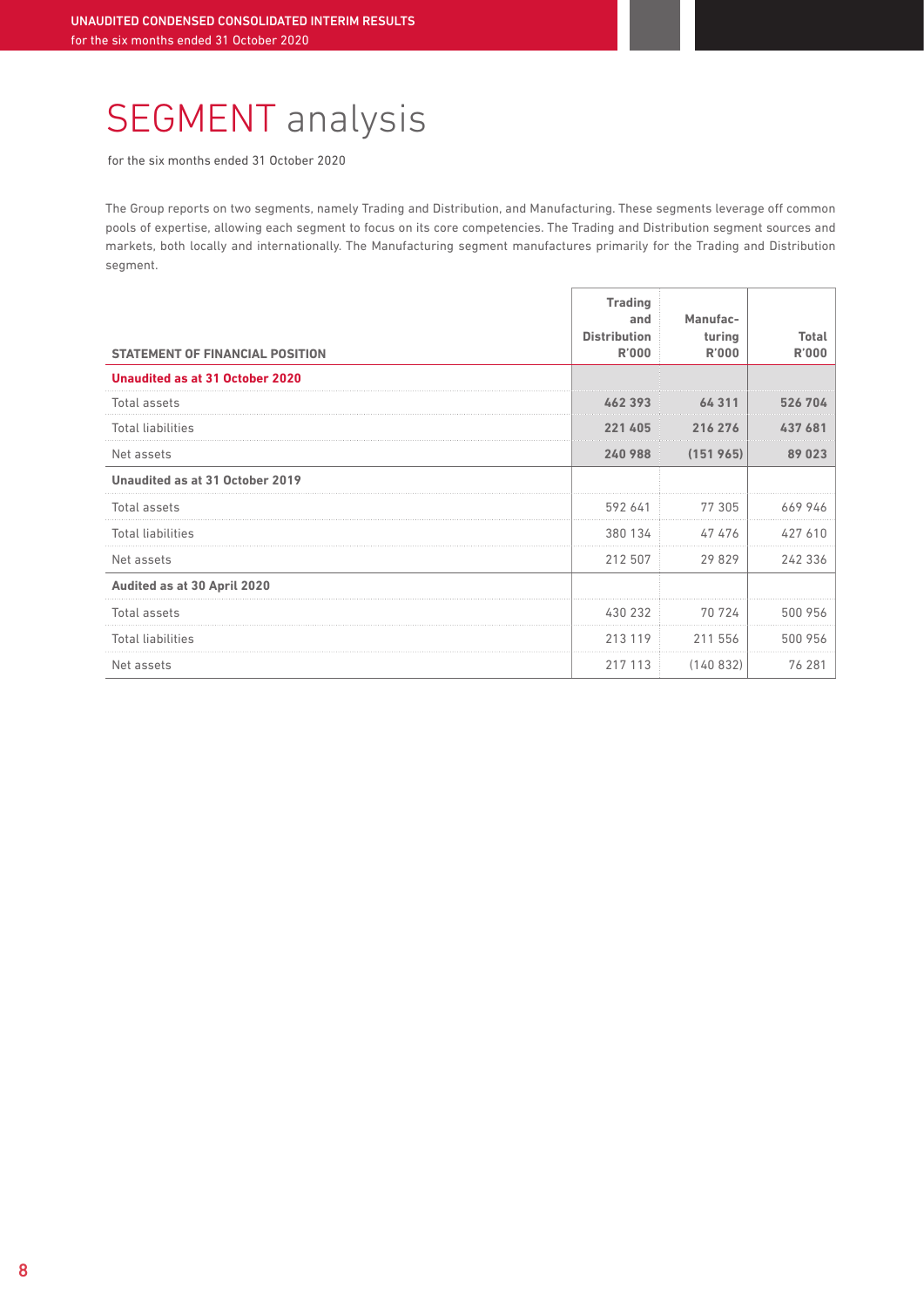# SEGMENT analysis continued

|                                                      | <b>Trading</b><br>and               | Manufac-               | <b>Total</b><br>continuing | <b>Trading and</b><br><b>Distribution</b><br>discontinued |                        |
|------------------------------------------------------|-------------------------------------|------------------------|----------------------------|-----------------------------------------------------------|------------------------|
| <b>STATEMENT OF PROFIT OR LOSS</b>                   | <b>Distribution</b><br><b>R'000</b> | turing<br><b>R'000</b> | operations<br><b>R'000</b> | R'000                                                     | Total<br>R'000         |
| <b>Unaudited six months ended</b>                    |                                     |                        |                            |                                                           |                        |
| 31 October 2020                                      | 654 902                             | 1749                   | 656 651                    |                                                           | 656 651                |
| Revenue                                              | 708 251                             | 70089                  | 778 340                    |                                                           | 778 340                |
| Intersegment revenue                                 | (53349)                             | (68340)                | (121689)                   |                                                           | .                      |
| Operating expenses                                   | (150, 380)                          | (13203)                | (163583)                   | (7)                                                       | (121 689)<br>(163 590) |
| Segment profit/(loss) before interest and            |                                     |                        |                            |                                                           |                        |
| taxation                                             | 27768                               | (5735)                 | 22 033                     | (7)                                                       | 22026                  |
| Interest received                                    | 1543                                |                        | 1543                       |                                                           | 1543                   |
| Interest paid                                        | (10 221)                            | (3)                    | (10 224)                   |                                                           | (10224)                |
| Interest intersegment                                | 5396                                | (5 396)                |                            |                                                           |                        |
| Profit/(loss) before taxation                        | 24 485                              | 133                    | 13 352                     | (7                                                        | 3 3 4 5                |
| Share of losses from associates                      |                                     |                        |                            |                                                           |                        |
| (Loss)/profit before taxation                        | 24 485                              | (11133)                | 13 3 5 2                   | (7)                                                       | 13 345                 |
| <b>Unaudited six months ended</b><br>31 October 2019 |                                     |                        |                            |                                                           |                        |
|                                                      | 642 915                             | 1 3 7 8                | 644 293                    |                                                           | 644 293                |
| Revenue                                              | 666 991                             | 39 996                 | 706 987                    | ÷                                                         | 706 987                |
| Intersegment revenue                                 | (24076)                             | (38618)                | (62694)                    |                                                           | (62694)                |
| Operating expenses                                   | (172763)                            | (15748)                | (188421)                   | (95)                                                      | (188516)               |
| Segmental loss before interest and taxation          | (7, 421)                            | (10275)                | (17696)                    | (95)                                                      | (17791)                |
| Interest received                                    | 548                                 |                        | 548                        |                                                           | 548                    |
| Interest paid                                        | (10508)                             | (182)                  | (10690)                    |                                                           | (10690)                |
| Interest intersegment                                | 5 650                               | (5,650)                |                            |                                                           |                        |
| Loss before taxation                                 | (11731)                             | (16107)                | (27838)                    | (95)                                                      | (27933)                |
| Share of losses from associates                      | (91)                                |                        | (91)                       |                                                           | (91)                   |
| Loss before taxation                                 | (11822)                             | (16107)                | (27929)                    | (95)                                                      | (28024)                |
| Audited as at 30 April 2020                          |                                     |                        |                            |                                                           |                        |
|                                                      | 1 192 873                           | (23006)                | 1 169 867                  |                                                           | 1 169 867              |
| Revenue                                              | 1 237 273                           | 47 671                 | 1 248 944                  |                                                           | 1 248 944              |
| Intersegment revenue                                 | (44399)                             | (70677)                | (115076)                   |                                                           | (115076)               |
| Operating expenses                                   | (347575)                            | (30081)                | (377656)                   | (115)                                                     | (377 771)              |
| Segmental loss before interest and taxation          | (100934)                            | (51402)                | (152336)                   | (115)                                                     | (152451)               |
| Interest received                                    | 797                                 |                        | 797                        |                                                           | 797                    |
| Interest paid                                        | (26985)                             |                        | (26985)                    |                                                           | (26 985)               |
| Interest intersegment                                | 12 518                              | (12518)                |                            |                                                           |                        |
| Loss before taxation                                 | (114604)                            | (63920)                | (178524)                   | (115)                                                     | (178 639)              |
| Share of losses from associates                      |                                     |                        |                            |                                                           |                        |
| Loss before taxation                                 | (114604)                            | (63920)                | (178524)                   | (115)                                                     | (178639)               |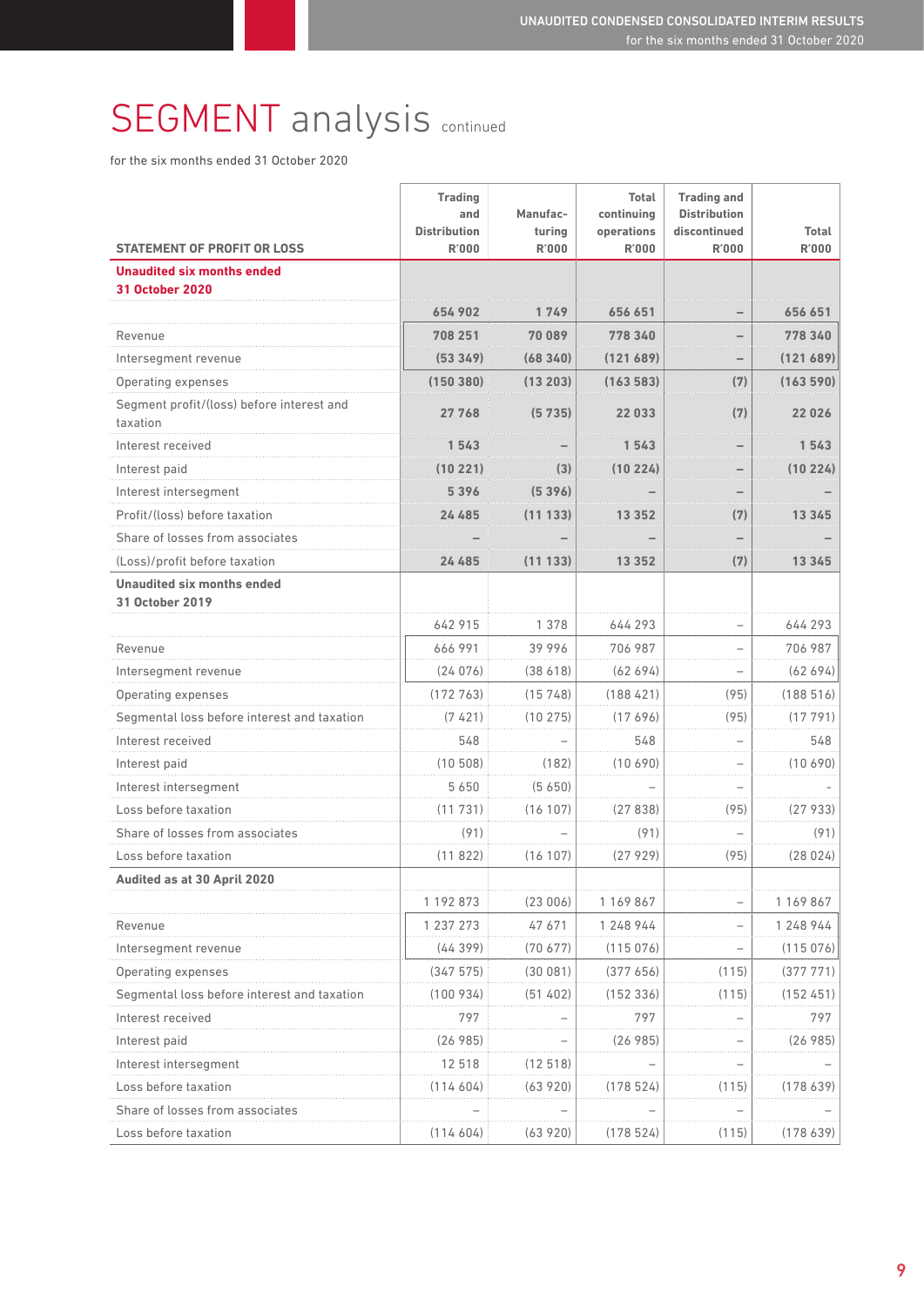# Notes to the UNAUDITED CONDENSED CONSOLIDATED INTERIM RESULTS

for the six months ended 31 October 2020

### **1. BASIS OF PREPARATION**

 The unaudited condensed consolidated interim financial results for the six months ended 31 October 2020 have been prepared in accordance with the requirements of the JSE Listings Requirements and the requirements of the Companies Act 71 of 2008 of South Africa applicable to condensed financial statements. The JSE Listings Requirements require reports to be prepared in accordance with the framework concepts and the measurement and recognition requirements of International Financial Reporting Standards ("IFRS"), the SAICA Financial Reporting Guides as issued by the Accounting Practices Committee and Financial Pronouncements as issued by the Financial Reporting Standards Council, and to also, as a minimum, contain the information required by IAS 34 – Interim Financial Reporting.

 The unaudited condensed consolidated interim financial results were compiled by Mr Jacques Liebenberg AGA(SA), Interim Finance Executive under the supervision of Mr Chris Booyens CA(SA), Financial Director and Chief Financial Officer.

 The directors take full responsibility for the preparation of this condensed report. The directors are not aware of any matters or circumstances arising subsequent to the reporting date that require any additional disclosure or adjustment to the financial statements, other than as disclosed in note 7.

#### **Accounting policies**

 The condensed consolidated interim financial statements do not include all the information and disclosures required in the annual financial statements, and should be read in conjunction with the Group's annual financial statements as at 30 April 2020. The accounting policies adopted in the preparation of the condensed consolidated interim financial statements are consistent with those followed in the preparation of the Group's annual consolidated financial statements for the year ended 30 April 2020.

#### **Audit opinion**

 The Group's external auditors, BDO South Africa Inc, have not reviewed the unaudited condensed consolidated interim financial results.

 Any reference to future financial performance included in this announcement has neither been reviewed nor is it reported on by the Group's external auditors.

#### **Going concern assessment**

 In determining the appropriate basis of preparation of the unaudited condensed consolidated interim financial results, the directors are required to determine if the Group will be a going concern for the next year. Management prepared cash flow forecasts for each of the subsidiaries. These forecasts were subjected to sensitivity tests. Management also considered the businesses' ability to meet its financial obligations for the 12 months following approval of the unaudited condensed consolidated interim financial results. The analysis considered the current challenging market conditions and management's turnaround plan being executed including a return to sustainable profitability, cost reductions and the optimisation of working capital. The resulting cash flow projections were compared to available funding facilities. The forecast indicated that the banking facilities should be adequate. There are specific banking covenants with which the Company has to comply.

The Group's ability to fund its short-term liquidity requirements is dependent on adequate funding facilities.

 The effects of the COVID-19 pandemic continue to create a material uncertainty across the globe and impact on the South African economy. The directors have considered this uncertainty as well as the trading and resultant profits in the period to 31 October 2020, the profitability and cash flow forecasts for the year ahead, the continued support of our bankers and as a result of all of the above believe that Ellies is a going concern.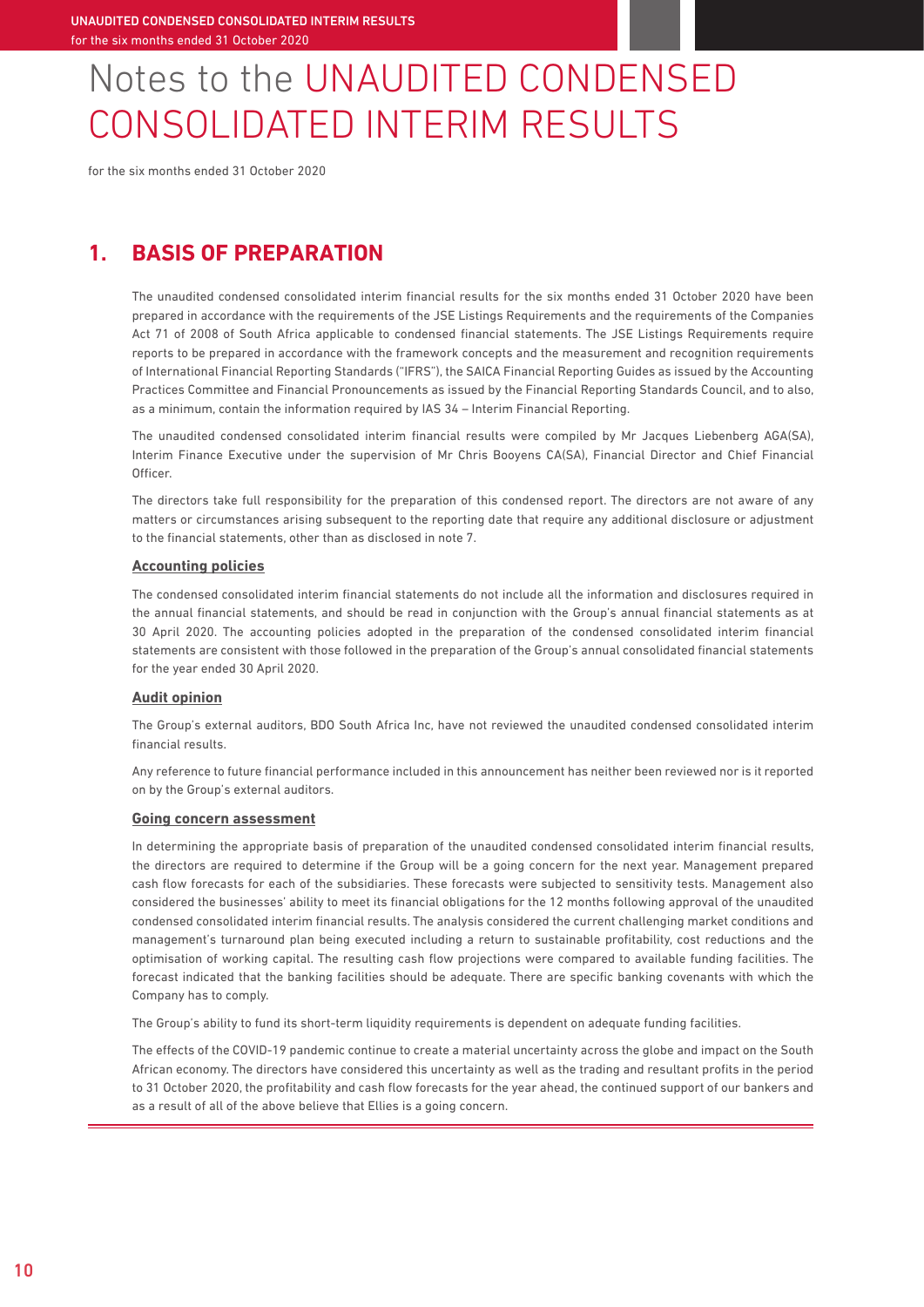## Notes to the unaudited condensed consolidated interim results continued

for the six months ended 31 October 2020

### **2. REVENUE**

**Revenue from contracts with customers**

|                                       | <b>GROUP</b>     |                  |                |
|---------------------------------------|------------------|------------------|----------------|
|                                       | <b>Unaudited</b> | <b>Unaudited</b> | <b>Audited</b> |
|                                       | 6 months         | 6 months         | 12 months      |
|                                       | ended            | ended            | ended          |
|                                       | 31 Oct           | 31 Oct           | 30 Apr         |
|                                       | 2020             | 2019             | 2020           |
|                                       | <b>R'000</b>     | <b>R'000</b>     | <b>R'000</b>   |
| Revenue from contracts with customers | 656 651          | 644 293          | 1 169 867      |

#### **Disaggregation of revenue from contracts with customers**

In the following table, revenue from contracts with customers is disaggregated by primary geographic market.

|                 | <b>GROUP</b>                                                            |                                                                         |                                                                        |
|-----------------|-------------------------------------------------------------------------|-------------------------------------------------------------------------|------------------------------------------------------------------------|
|                 | <b>Unaudited</b><br>6 months<br>ended<br>31 Oct<br>2020<br><b>R'000</b> | <b>Unaudited</b><br>6 months<br>ended<br>31 Oct<br>2019<br><b>R'000</b> | <b>Audited</b><br>12 months<br>ended<br>30 Apr<br>2020<br><b>R'000</b> |
| South Africa    | 610970                                                                  | 597888                                                                  | 265<br>1 071                                                           |
| <b>Botswana</b> | 719<br>                                                                 | 10 995                                                                  |                                                                        |
| Namibia         | 22 208                                                                  | 27 189<br>.                                                             | 59807                                                                  |
| Swaziland       | 10754                                                                   | 8 2 2 1                                                                 | 18 100                                                                 |
|                 | 656 651                                                                 | 644 293                                                                 | 1169867                                                                |

Revenue generated in South Africa can be further disaggregated into the following customer categories:

|                                        | <b>GROUP</b>                                                            |                                                                         |                                                                   |
|----------------------------------------|-------------------------------------------------------------------------|-------------------------------------------------------------------------|-------------------------------------------------------------------|
|                                        | <b>Unaudited</b><br>6 months<br>ended<br>31 Oct<br>2020<br><b>R'000</b> | <b>Unaudited</b><br>6 months<br>ended<br>31 Oct<br>2019<br><b>R'000</b> | <b>Audited</b><br>12 months<br>ended<br>$30$ Apr<br>2020<br>R'000 |
| Cash on delivery customers             | 103 985                                                                 | 110 344                                                                 | 200 980                                                           |
| Independent customers                  | 102 434                                                                 | 147581                                                                  | 216 356                                                           |
| Satellite television service providers | 128 223                                                                 | 139 699                                                                 | 246 166                                                           |
| Major retailers                        | 276328                                                                  | 200 264                                                                 | 407 763                                                           |
|                                        | 610970                                                                  | 597888                                                                  |                                                                   |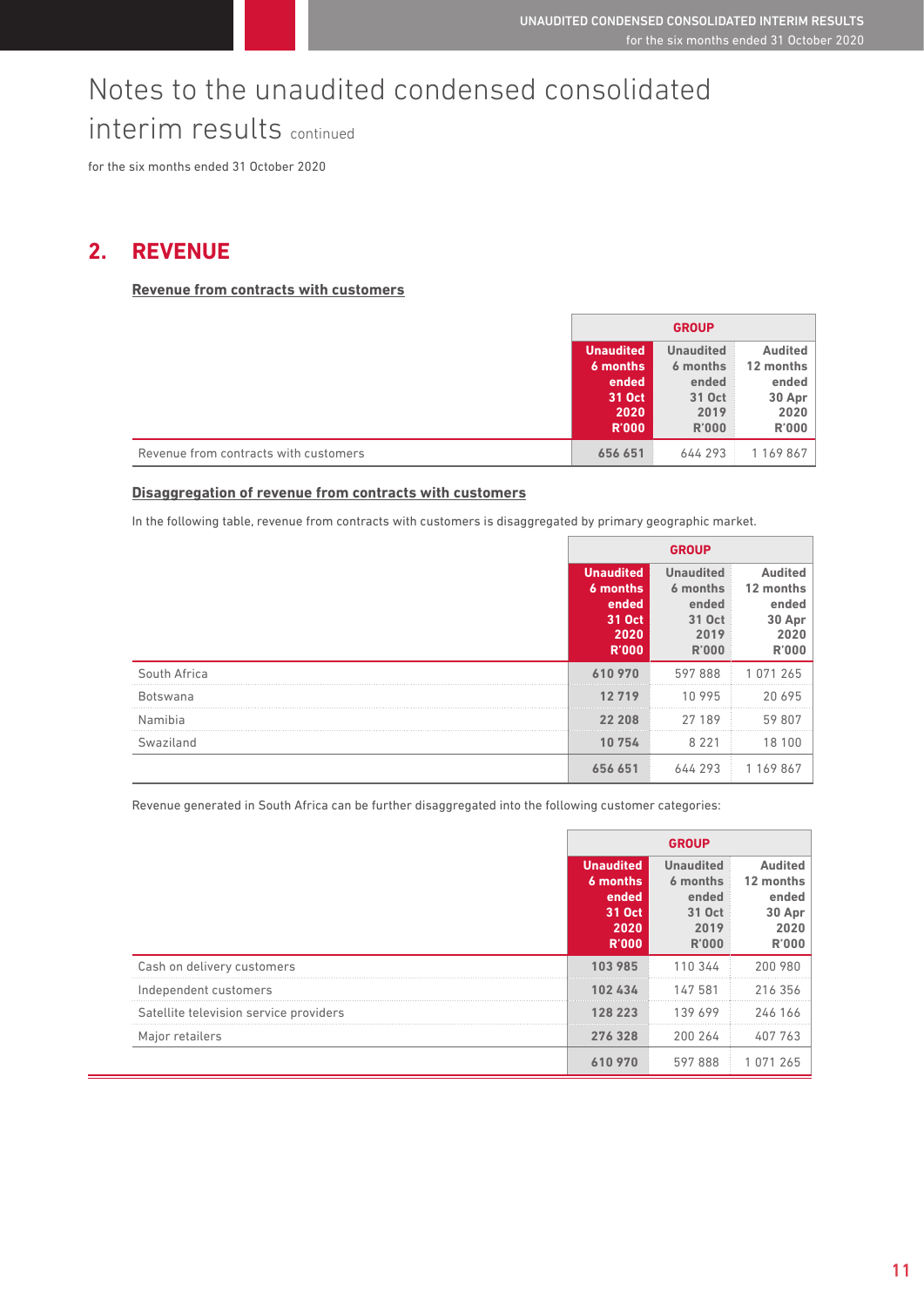# Notes to the unaudited condensed consolidated

interim results continued

for the six months ended 31 October 2020

### **3. EARNINGS/(LOSS) PER SHARE**

|                                                                                                   | <b>GROUP</b>                                                            |                                                                  |                                                                 |
|---------------------------------------------------------------------------------------------------|-------------------------------------------------------------------------|------------------------------------------------------------------|-----------------------------------------------------------------|
|                                                                                                   | <b>Unaudited</b><br>6 months<br>ended<br>31 Oct<br>2020<br><b>R'000</b> | <b>Unaudited</b><br>6 months<br>ended<br>31 Oct<br>2019<br>R'000 | <b>Audited</b><br>12 months<br>ended<br>30 Apr<br>2020<br>R'000 |
| Basic earnings/(loss) per share (cents)                                                           | 2.56                                                                    | (4.18)                                                           | (28, 97)                                                        |
| - Trading and Distribution - continuing operations                                                | 4,36                                                                    | (2,50)                                                           | (21, 39)                                                        |
| - Trading and Distribution - discontinued operations                                              | (0.00)                                                                  | (0,02)                                                           | (0,02)                                                          |
| - Manufacturing - continuing operations                                                           | (1.80)                                                                  | (1,66)                                                           | (7,56)                                                          |
| Headline earnings/(loss) per share (cents)                                                        | 2.37                                                                    | (2, 91)                                                          | (18,66)                                                         |
| - Trading and Distribution - continuing operations                                                | 4.17                                                                    | (1, 23)                                                          | (11,08)                                                         |
| - Trading and Distribution - discontinued operations                                              | (0.00)                                                                  | (0,02)                                                           | (0,02)                                                          |
| - Manufacturing - continuing operations                                                           | (1, 80)                                                                 | (1,66)                                                           | (7,56)                                                          |
| The calculation of earnings/(loss) per ordinary share for the Group is<br>based on the following: |                                                                         |                                                                  |                                                                 |
| - Basic earnings/(loss) (R'000)                                                                   | 15858                                                                   | (25896)                                                          | (179652)                                                        |
| - Headline earnings/(loss) (R'000)                                                                | 14 704                                                                  | (18024)                                                          | (115736)                                                        |
| - Weighted average number of shares in issue                                                      | 620 158 235                                                             | 620 158 235                                                      | 620 158 235                                                     |
| <b>Reconciliation of headline earnings</b>                                                        |                                                                         |                                                                  |                                                                 |
| Net profit/(loss) for the year attributable to equity holders of the parent                       | 15 858                                                                  | (25896)                                                          | (179652)                                                        |
| Adjusted for:                                                                                     |                                                                         |                                                                  |                                                                 |
| - (Profit)/loss on sale of property, plant and equipment                                          | 480                                                                     | (59)                                                             | (105)                                                           |
| - Impairment of goodwill                                                                          |                                                                         |                                                                  | 51 438                                                          |
| - Profit on non-current asset held for sale                                                       | (1634)                                                                  |                                                                  |                                                                 |
| - Impairment of non-current asset held for sale                                                   |                                                                         | 8006                                                             | 12 554                                                          |
| - Impairment of loans to associates                                                               |                                                                         | (91)                                                             |                                                                 |
| - Tax effect on adjustments                                                                       |                                                                         | 16                                                               | 29                                                              |
| Headline earnings/(loss) attributable to ordinary shareholders                                    | 14704                                                                   | (18024)                                                          | (115631)                                                        |

Ellies has no dilutionary instruments in issue.

All amounts are net of non-controlling interests, where applicable.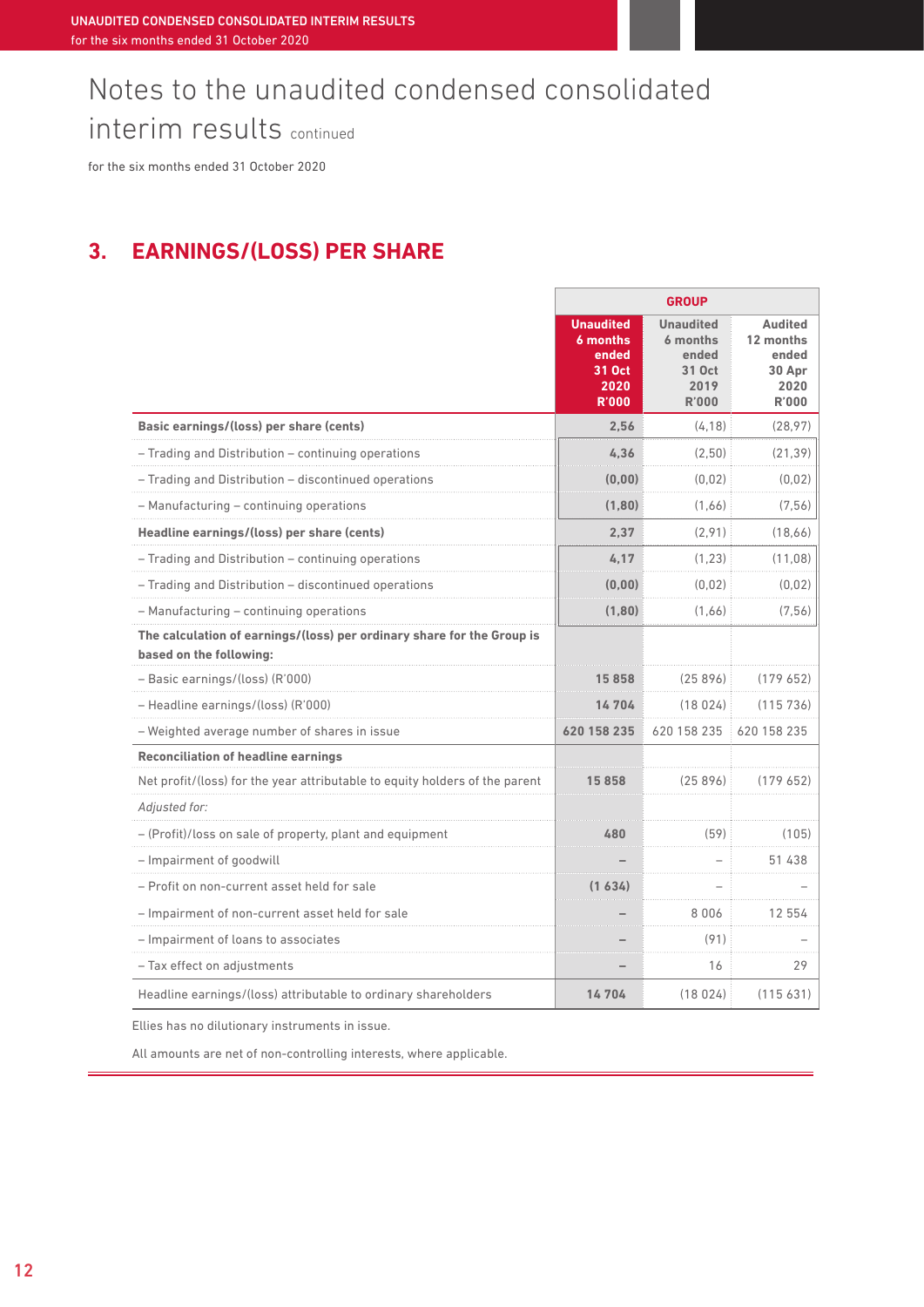### Notes to the unaudited condensed consolidated interim results continued

for the six months ended 31 October 2020

### **4. NON-CURRENT ASSETS HELD FOR SALE**

 The properties designated as held for sale were auctioned off in February and March 2020 but subject to the fulfilment of conditions precedent, some of which are still outstanding at the reporting date, as a result of the national lockdown as a result of the COVID-19 pandemic.

|                                                       |                                                                         | <b>GROUP</b>                                                            |                                                                        |  |
|-------------------------------------------------------|-------------------------------------------------------------------------|-------------------------------------------------------------------------|------------------------------------------------------------------------|--|
|                                                       | <b>Unaudited</b><br>6 months<br>ended<br>31 Oct<br>2020<br><b>R'000</b> | <b>Unaudited</b><br>6 months<br>ended<br>31 Oct<br>2019<br><b>R'000</b> | <b>Audited</b><br>12 months<br>ended<br>30 Apr<br>2020<br><b>R'000</b> |  |
| ERF 45, 8 & 10 Christie Cresent, Vintonia, Mpumalanga |                                                                         | 6300                                                                    | 6300                                                                   |  |
| ERF 16159, Arcadia, East London                       |                                                                         | 3 2 2 1                                                                 | 3 2 2 1                                                                |  |
| ERF 1930 North End, Port Elizabeth                    |                                                                         | 3595                                                                    | 3 1 5 0                                                                |  |
| ERF 28416 Bloemfontein                                | 3 2 2 5                                                                 | 4630                                                                    | 3 2 2 5                                                                |  |
| ERF 1671 Bloemfontein                                 | 64                                                                      | 92                                                                      | 64                                                                     |  |
| ERF 264 Village Deep, Johannesburg                    | 1950                                                                    | 4 1 3 2                                                                 | 1950                                                                   |  |
| ERF 236 Village Deep, Johannesburg                    | 1600                                                                    | 1862                                                                    | 1600                                                                   |  |
|                                                       | 6839                                                                    | 23832                                                                   | 1951                                                                   |  |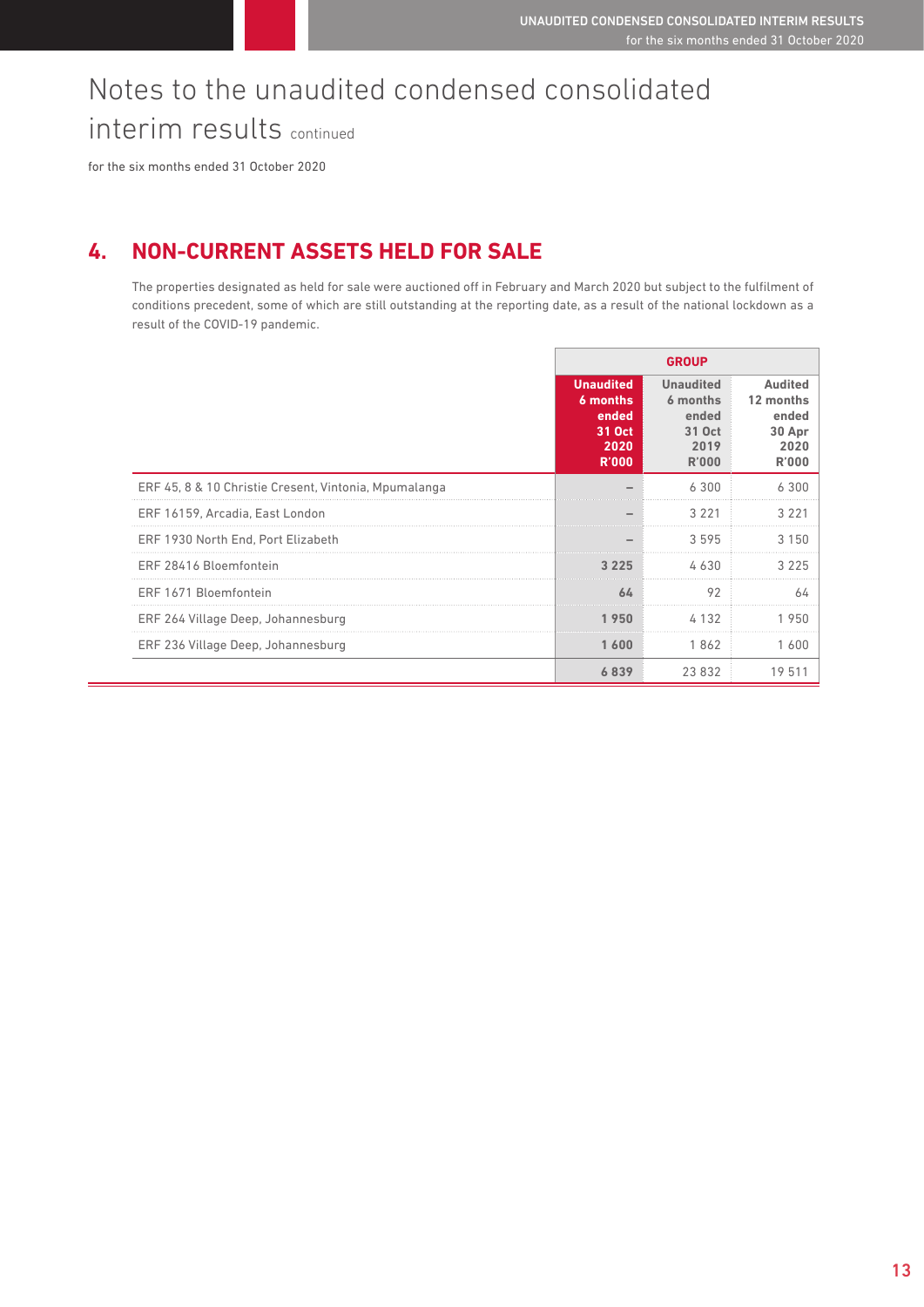# Notes to the unaudited condensed consolidated

interim results continued

for the six months ended 31 October 2020

### **5. CASH (UTILISED BY)/GENERATED FROM OPERATIONS**

|                                                    |                                                                         | <b>GROUP</b>                                                     |                                                                        |  |
|----------------------------------------------------|-------------------------------------------------------------------------|------------------------------------------------------------------|------------------------------------------------------------------------|--|
|                                                    | <b>Unaudited</b><br>6 months<br>ended<br>31 Oct<br>2020<br><b>R'000</b> | <b>Unaudited</b><br>6 months<br>ended<br>31 Oct<br>2019<br>R'000 | <b>Audited</b><br>12 months<br>ended<br>30 Apr<br>2020<br><b>R'000</b> |  |
| Profit/(loss) before taxation                      | 13 345                                                                  | (27929)                                                          | (178639)                                                               |  |
| Adjusted for:                                      |                                                                         |                                                                  |                                                                        |  |
| Interest received                                  | (1543)                                                                  | (548)                                                            | (797)                                                                  |  |
| Interest paid                                      | 10 224                                                                  | 10 690                                                           | 26 985                                                                 |  |
| Impairment on inventory                            | 381                                                                     |                                                                  | 49 0 11                                                                |  |
| Impairment on trade receivables                    | 5920                                                                    |                                                                  | 2827                                                                   |  |
| Impairment of loans                                |                                                                         |                                                                  |                                                                        |  |
| Impairment of non-current assets held for sale     |                                                                         | 8006                                                             | 12 3 3 0                                                               |  |
| Impairment of goodwill                             |                                                                         |                                                                  | 51 438                                                                 |  |
| Depreciation                                       | 11 081                                                                  | 12 2 3 2                                                         | 23 311                                                                 |  |
| Profit on disposal of non-current assets           | 480                                                                     | (59)                                                             | (105)                                                                  |  |
| Profit on disposal of held for sale assets         | (1 634)                                                                 |                                                                  |                                                                        |  |
| (Decrease)/increase in provisions                  | 7844                                                                    | (3645)                                                           | 91                                                                     |  |
|                                                    | 46098                                                                   | (1253)                                                           | (13548)                                                                |  |
| <b>Changes in working capital</b>                  | (69148)                                                                 | (7974)                                                           | 60895                                                                  |  |
| Decrease/(increase) in inventories                 | 15912                                                                   | (31284)                                                          | 7869                                                                   |  |
| Decrease/(increase) in trade and other receivables | (73 007)                                                                | (6615)                                                           | 21 495                                                                 |  |
| (Decrease)/increase in trade and other payables    | (12053)                                                                 | 29 9 25                                                          | 31 531                                                                 |  |
|                                                    | (23050)                                                                 | (9 227)                                                          | 47346                                                                  |  |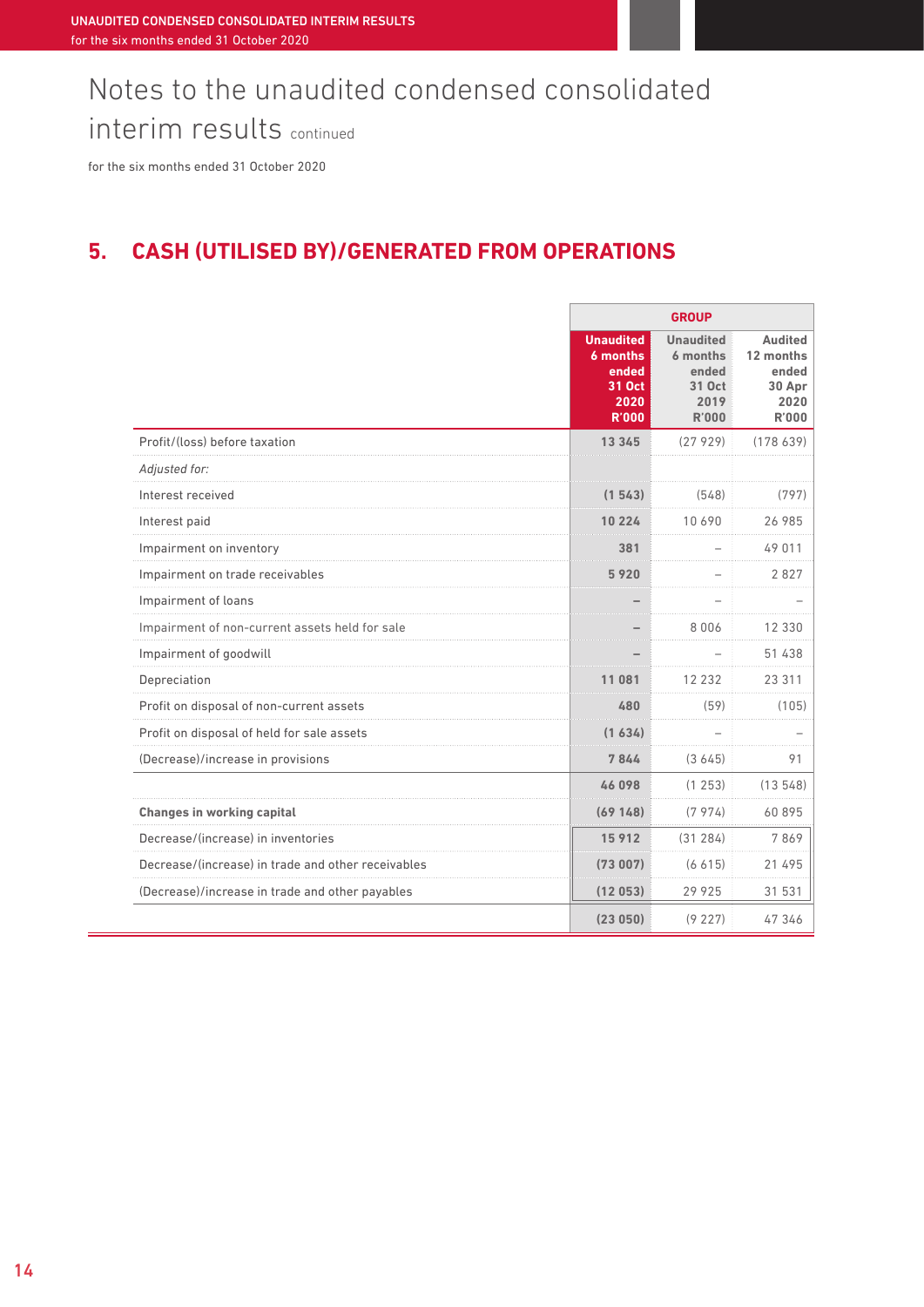### Notes to the unaudited condensed consolidated interim results continued

for the six months ended 31 October 2020

### **6. GUARANTEES AND CONTINGENT LIABILITIES**

 The Group has contingent liabilities in respect of bank and other guarantees. It is not expected that any material liabilities will arise from these.

#### **Freightit Proprietary Limited**

 Freightit Proprietary Limited instituted legal action against Ellies Electronics Proprietary Limited relating to performance and cancellation of contract. The total amount of the claim is R11 million. Ellies Electronics Proprietary Limited is defending the claim and, based on the assessment of its legal position, does not believe that the case will result in a loss to the Group.

#### **Allybay Trading Enterprises Proprietary Limited**

 Allybay Trading Enterprises Proprietary Limited instituted legal action against Ellies Electronics Proprietary Limited relating to damages suffered as the result of the cancellation of a purported delivery service agreement. The total amount of the claim is R7 million. Ellies Electronics Proprietary Limited is defending the claim and based on the assessment of its legal position, does not believe that the case will result in a loss to the Group.

### **7. EVENTS AFTER THE REPORTING DATE**

After the reporting date:

- The R42 million claim from Supergroup was settled for a cash consideration of R3 million. In exchange, Ellies received R2 million in inventory retained as a lien by Supergroup. This settles all Supergroup claims.
- Beyond Platinum has appealed the judgment in Ellies' favour relating to the search and seizure. The appeal was heard on 13 November 2020 and was dismissed with costs.

 Other than the items above, the Board is not aware of any other material events which occurred subsequent to the reporting date and which needed adjustment or disclosure.

For and on behalf of the Board

**Dr Shaun Prithivirajh Chris Booyens**

4 December 2020



CEO CFO